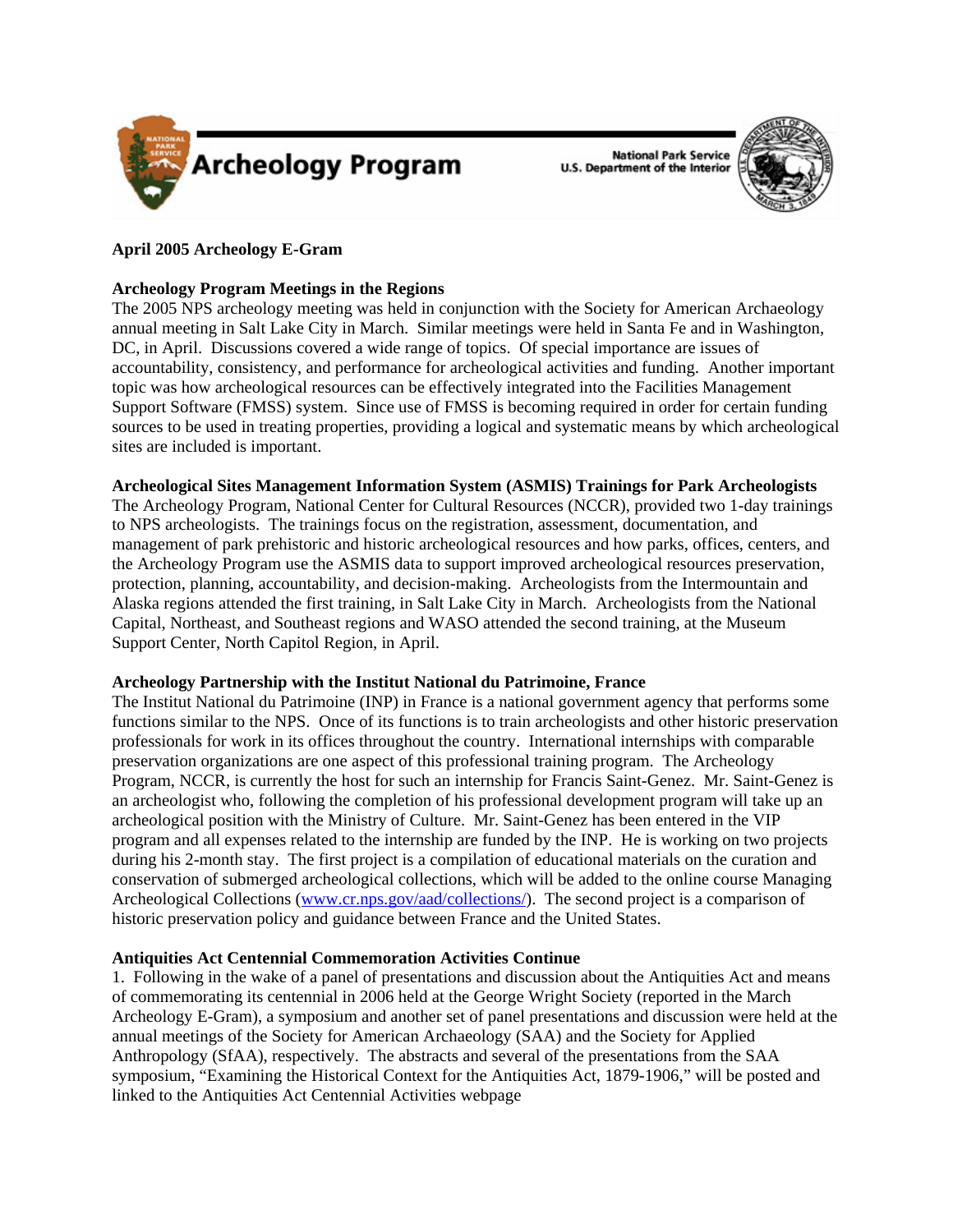(www.cr.nps.gov/aad/SITES/Antiquities/centennial.htm). A summary of the SfAA presentations, "The Antiquities Act on the Eve of its Centennial," also will be linked to this page.

2. Saving Places 2006: Building on the Past is Colorado Preservation, Inc.'s annual historic preservation conference in 2006. The conference will address the anniversaries of the Antiquities Act, Mesa Verde National Park, and the National Historic Preservation Act.

### **Symposia and Papers by Archeology Program Staff at Professional Meetings**

Childs, S. Terry, "The Archaeological Gray Literature," chair and discussant for the session, Society for American Archaeology, Salt Lake City, UT (SAA).

Graham, Martha ,"Rethinking Material Culture: Reflections on Interactions and Repatriation," at the Society for Applied Anthropology, Santa Fe, NM (SfAA).

Barbara Little, "Archaeology as Civic Engagement," SfAA; "Archaeology and Public Education: Fifteen Years Of Research And Results" discussant for the session, SAA; and "Archaeology as a Shared Vision," banquet speaker at the annual meeting of the Society for Pennsylvania Archaeology, Morgantown, PA.

Barbara Little and Francis P. McManamon, "Archaeology, Tourism and America's National Parks," SfAA.

McManamon, Francis P. "Commodity or Culture? The Department of the Interior and Archeology on Public Lands in the Late 19th Century," SAA; and chaired the panel on "The Antiquities Act on the Eve of Its Centennial," SfAA.

Mudar, Karen, "Copper and Cattle: Animal Exploitation at Copper Production Sites Dating to the 2nd-1st Millennium B.C. in Central Thailand," SAA.

### **Public Meaning of Archaeological Heritage training held; on-line material available**

The National Park Service, through a cooperative agreement with the University of Maryland, has offered training in the effective interpretation of archeological heritage. A series of on-line courses is available on the web for self-motivated study at any time. They can be found on the Archeology Program's distance learning web site at: http://www.cr.nps.gov/aad/TOOLS/distlearn.htm. A description of the planned course of study is on-line at: http://www.cr.nps.gov/aad/SITES/inspire/index.htm and can be adapted by anyone interested in setting up local or regional training. For more information about the content of the courses, refer to the special section on "The Public Meaning of Archaeological Heritage" in the March 2005 issue of The SAA Archaeological Record, the magazine of the Society for American Archaeology. Also, the web site of the Center for Heritage Resource Studies has several presentations from the seminar, including "Heritage: Poetry and Archeology as the Common Language of the Past, the Present, and the Future" by Suheil Bushru, the Baha'i Chair of World Peace at the University of Maryland (http://heritage.umd.edu/CHRSWeb/nps/training/papers.htm).

### **Meaningful Interpretation and Archeology**

The Spring 2005 issue of *Ranger, the Journal of the Association of National Park Rangers* is dedicated to the field of interpretation in national parks in recognition that the Interpretive Development Program is pertinent to all NPS employees. The topic of is "Meaningful Interpretation through the Interpretive Development Program." Among the many articles is "Interpretation of Archeological Resources" by Barbara Little of the Archeology Program.

## **Iraq Cultural Heritage Preservation Voluntary Visitor Program, January 2005**